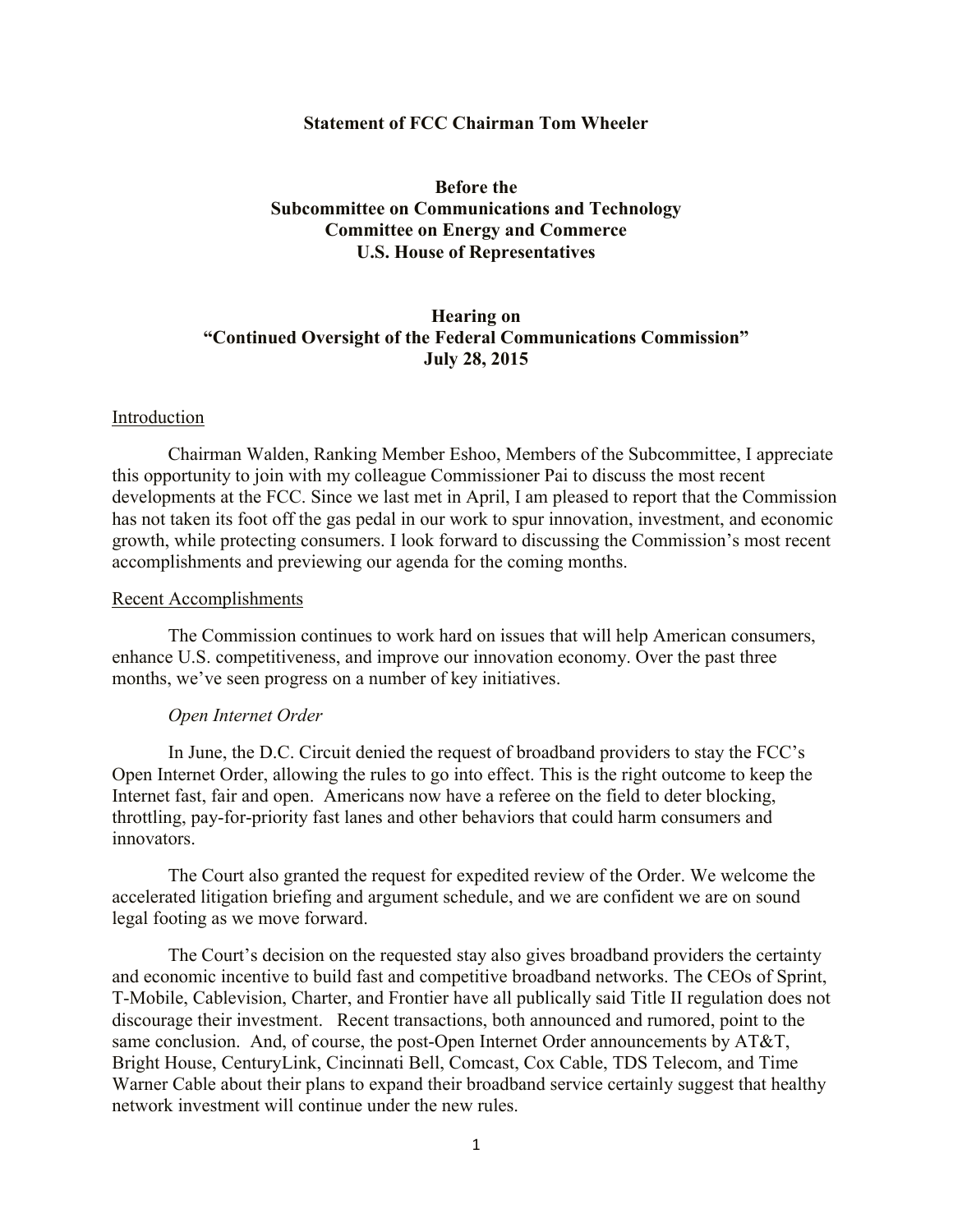#### *Spectrum*

Unleashing spectrum for broadband remains one of the Commission's most effective strategies for spurring economic growth and job creation. At the top of our spectrum agenda is the unprecedented Incentive Auction, and we are advancing a number of actions to put us on track for a successful auction in the first quarter of 2016.

The Incentive Auction will be the most complex in Commission history. It is challenging enough trying to design an unprecedented two-sided auction with more moving parts than a Swiss watch. But the Commission must also balance a range of goals that Congress established, goals that are sometimes competing. These objectives include helping wireless carriers acquire licensed spectrum to meet growing consumer demand; making sure broadcasters are fairly compensated for the spectrum they relinquish; recovering a portion of the value of this spectrum for the public; preserving test beds for mobile innovation by maintaining spectrum for unlicensed use; and promoting competition by providing competitive wireless carriers and new entrants a realistic opportunity to acquire valuable low-band spectrum. Adding to the complexity is that almost all of these goals and design elements are interrelated and interdependent.

For nearly two years, all the interested parties have been jockeying for auction rules that benefit their position. Now is the time to end the back-and-forth, make some hard decisions, and finalize our auction rules. Next month, the Commission will consider a Public Notice establishing the bidding procedures for the Incentive Auction. Thank you to Chairman Walden, Ranking Member Pallone and others on this Committee for their invaluable input on this issue.

Next month, we will also be considering a Reconsideration of our Mobile Spectrum Holdings Order, which established a "market-based reserve" of up to 30 megahertz of spectrum per market in the Incentive Auction for bidders that do not currently hold significant amounts of low-band spectrum, provided that eligible bidders pay their fair share of auction costs. With more than 70 percent of low-band spectrum in the hands of just two providers, we want to make sure that multiple providers have a meaningful opportunity to acquire these valuable airwaves. The Reconsideration Order also assures there will be significant spectrum made available in all markets of the country to all bidders.

In advance of the Incentive Auction, the Commission recently adopted an Order to revamp our outdated spectrum auction bidding policies to help small businesses better compete for a position in today's wireless marketplace. Congress instructed the FCC to reduce the barriers faced by small businesses, including women- and minority-owned businesses and rural service providers seeking meaningful participation in the provision of spectrum-based services. With four national carriers serving 98 percent of mobile customers, it is virtually impossible for individual entrepreneurs to start their own company and compete in this market. This Order revamps our bidding policies to provide small businesses a better on-ramp into the wireless industry. At the same time, our reforms will enhance the integrity of the FCC's auctions and ensure large corporations can't game the system.

## *Promoting Competition*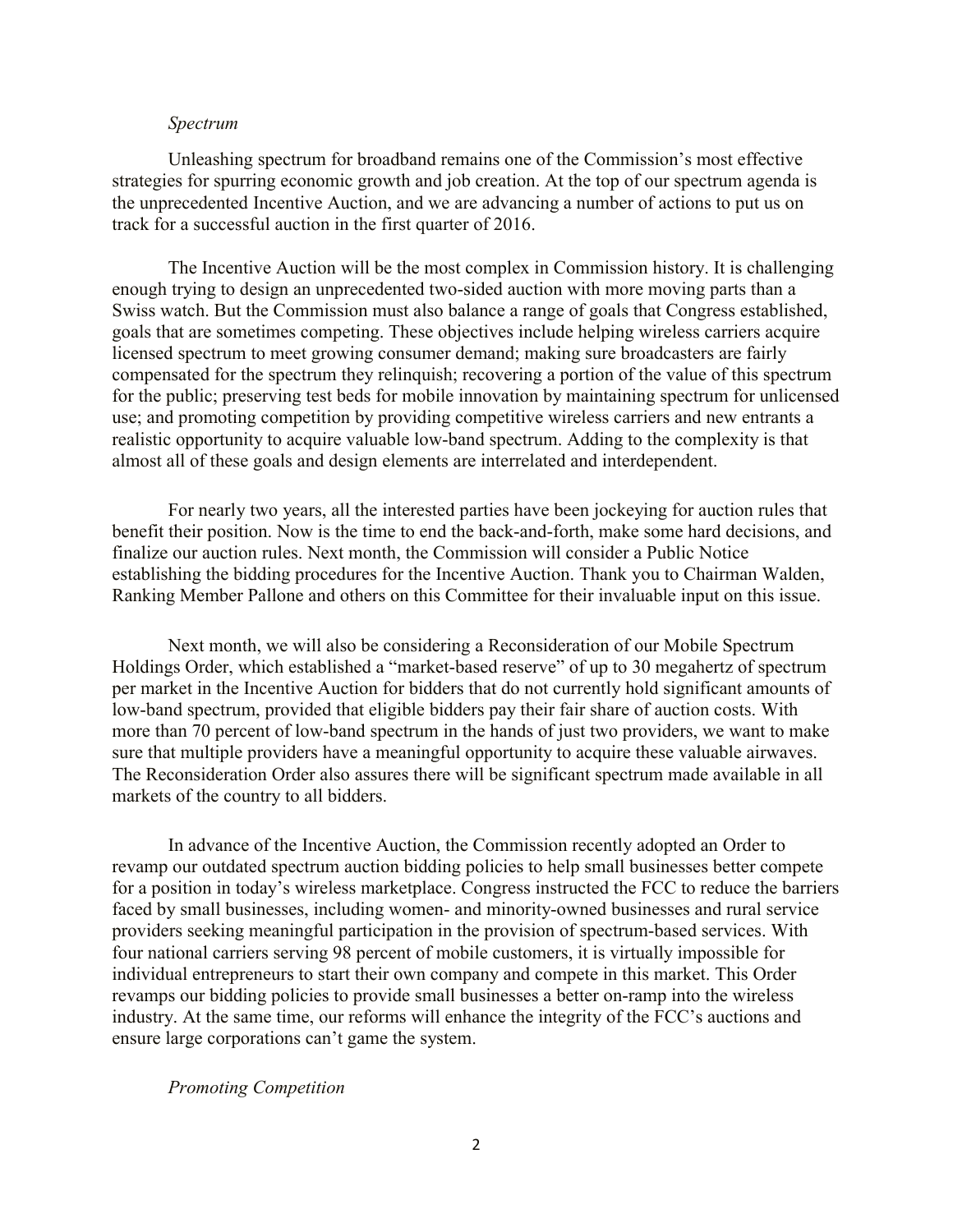As I have made plain on innumerable occasions, competition is paramount. It is the best assurance of industry dynamism, that opportunities for improvements in quality and reductions in cost will be pursued assiduously, and that the benefits will be shared with consumers.

As part our rigorous review of multiple proposed mergers, our test is to determine whether or not the transaction is in the public interest, and whether or not a transaction protects and encourages a competitive marketplace is key to making that determination.

Last week we granted – with conditions – approval of the acquisition of DIRECTV by AT&T Inc. (AT&T). The Commission's decision was based on a careful, thorough review of the record, which included extensive economic analysis and documentary data from the applicants, as well as comments from interested parties. Based on this review, we determined that granting the application, subject to specified conditions, was in the public interest.

As part of the merger, AT&T-DIRECTV will be required to expand its deployment of high-speed, fiber optic broadband Internet access service to 12.5 million customer locations and make that service available to E-rate eligible schools and libraries, as well as create a lowincome broadband service. In order to bring greater transparency to interconnection practices, the company will be required to submit all completed interconnection agreements to the Commission, along with regular reports on network performance. We also will require an independent officer to help ensure compliance with these and other proposed conditions. These strong measures will protect consumers, expand high-speed broadband availability, and increase competition.

# *Lifeline*

One of this Commission's most fundamental responsibilities is to ensure that all Americans have access to vital communications services. We also have a duty to manage public resources in an effective, efficient manner that advances the public interest. Last month, the Commission approved an NPRM to reform Lifeline, which advances both objectives: exploring new ways to expand access to broadband, while strengthening protections against waste, fraud, and abuse.

In 2008, the Commission expanded the program to allow participation by low-cost wireless providers. Unfortunately, they took those steps without instituting the kinds of controls necessary to protect against abuse. As a result of these decisions, the program almost tripled in size from 2008 (about \$784 million) to 2012 (almost \$2.2 billion). Under Chairman Genachowski, the Commission made significant reforms, including a database that has drastically reduced program abuse caused by multiple Lifeline subscriptions in a household. These reforms helped annual Lifeline spending drop from almost \$2.2 billion to \$1.7 billion, a 23 percent decrease.

Building on the 2012 reforms, our Lifeline reform item proposes streamlining and tightening the process of verifying consumer eligibility by taking it out of the hands of providers. Ideas include establishing a third-party "national verifier," coordination with other federal needsbased programs, and considering the use of direct subsidies to consumers through vouchers. The item also seeks comment on a budget for the program.

But it's not just fixing the program's management that is necessary. We need to modernize Lifeline's focus for the Internet age like our other Universal Service programs. The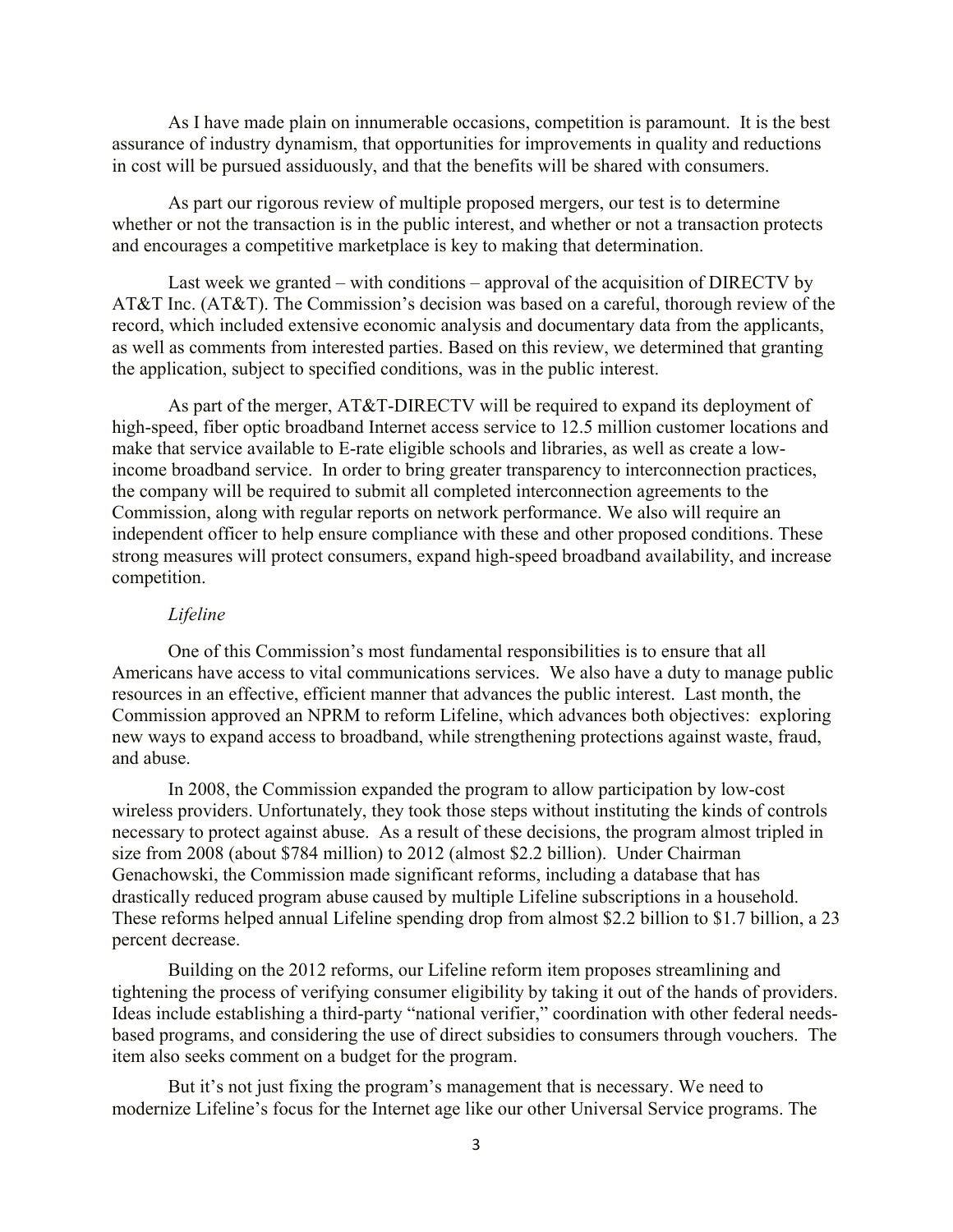NPRM explores proposals such as adopting minimum service standards for both voice and broadband service; whether broadband should be a required offering of Lifeline providers; and how to encourage more competition to improve prices and services.

### *Robocalls*

Over the past several years, hundreds of thousands of consumers have made their voices heard by complaining to the Commission about unwanted telephone calls – calls they didn't ask for, that they don't want, and that they can't stop. In fact, complaints under the Telephone Consumer Protection Act (TCPA), the law that makes unwanted robocalls and texts illegal, are together the largest complaint category we have at the Commission.

Last month, the Commission moved to modernize our regulations to catch up with today's technology and to protect consumers against unwanted robocalls and spam texts. In a package of declaratory rulings, the Commission affirmed consumers' rights to control the calls they receive. As part of this package, the Commission also made clear that telephone companies face no legal barriers to allowing consumers to choose to use robocall-blocking technology.

# *Tech Transitions*

The transition to efficient, modern communications networks is bringing new and innovative services to consumers and businesses. The Commission's approach to these technology transitions is simple: the shift to next-generation networks – using Internet-based and fiber instead of circuit- and switch-oriented and copper – is good and should be encouraged. But advances in technology will never justify abandonment of the core values that define the relationship between Americans and the networks they use to communicate. After an open, rigorous process, I recently circulated two items that would update the FCC's rules to help deliver the promise of dynamic new networks, provide clear rules of the road for network operators, and preserve our core values, including protecting consumers and promoting competition and public safety.

To ensure consumers have information and tools necessary to maintain available communications during emergencies, our new proposed rules would require providers of new, substitute phone services to offer consumers the option to buy backup power. We propose requiring that consumers be notified before the copper networks that serve their homes are retired. This increased transparency will help ensure that new types of services meet the needs of consumers before legacy services are removed. These proposals would also promote competition, notably by ensuring wholesale inputs remain available to competitors that serve businesses, schools, health-care facilities, and other small- and medium-sized institutions. If adopted at the Commission Open Meeting on August 6, these clear rules of the road will give providers the certainty they need to invest, while protecting consumers, competition and public safety.

# *Empowering People with Disabilities*

Twenty-five years ago, our nation took an historic step toward fulfilling the fundamental American promise of opportunity for all when we adopted the Americans with Disabilities Act. The ADA also set the stage for other critical disability laws. In fact, this year, we also celebrate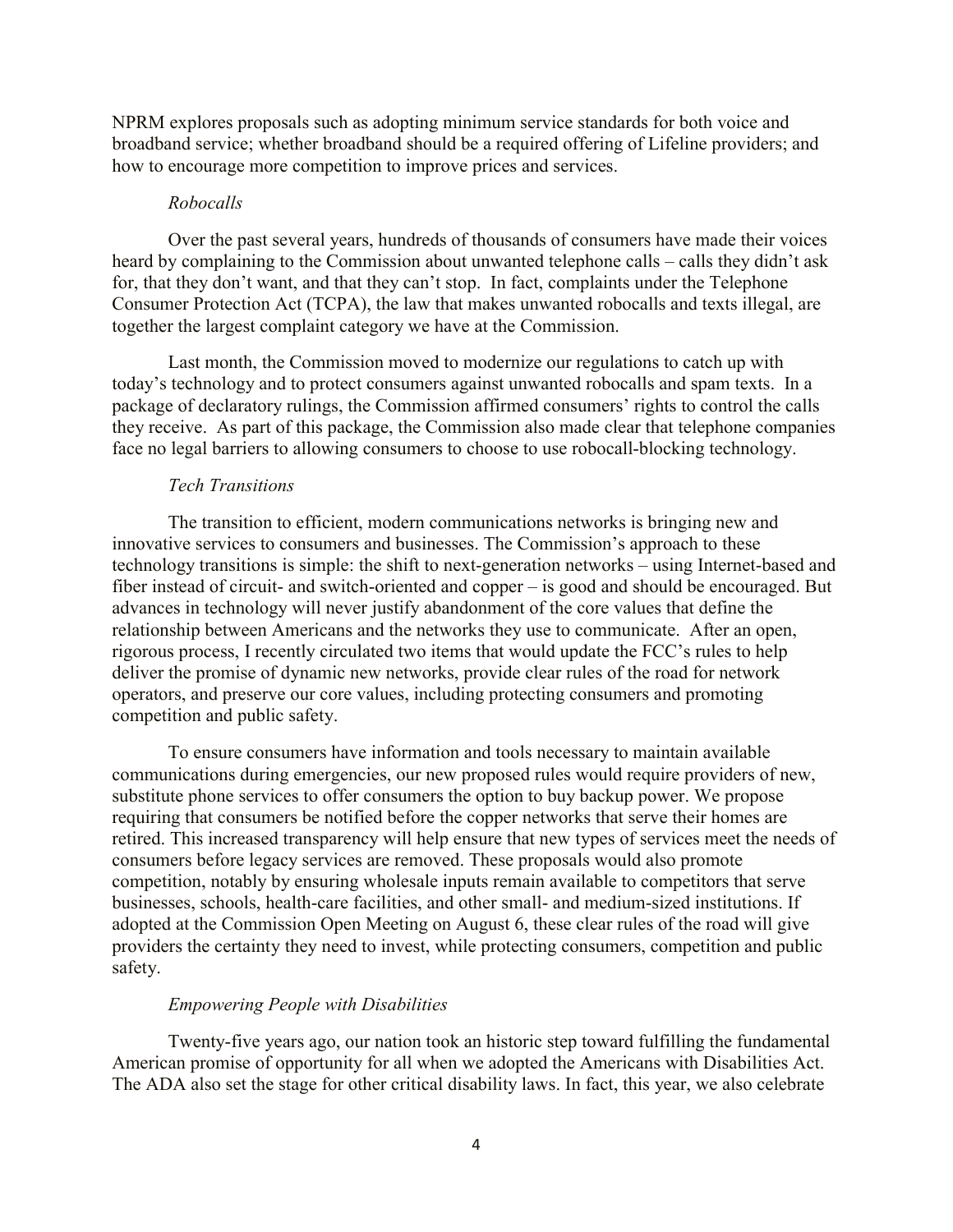the 5th anniversary of the Twenty-First Century Communications and Video Accessibility Act of 2010.

The FCC has played a key role in implementing these critical civil rights laws and in harnessing the power of communications technology to improve the lives of Americans with disabilities. The efforts we have already undertaken have had valuable impacts, including improvements to closed captioning and enabling text-to-911 calls. This May, we adopted rules to ensure individuals who are blind or visually impaired can quickly access critical information shown on television in the event of an emergency, and we expanded the iCanConnect Program to provide communications for Americans who are deaf and blind.

The FCC was the first federal agency to use broadband video to allow consumers to communicate with their government using American Sign Language. We are currently working with other federal agencies—and with private sector companies—to embrace this capability.

We are also harnessing the power of the Web to create an open IP-based platform for innovative applications to attack the challenges of individuals with disabilities. Think of it as the FCC building the basic components common to any Web-based application and inviting anyone with an innovative idea to hook on and in the process reduce costs and speed delivery of their application. Already, there are innovative new applications being developed for use by individuals who are deaf and blind. And there is no reason the platform can't also enable applications designed for individuals with physical disabilities.

# *Positive Train Control*

Like the rest of the nation, I was deeply saddened by the fatal Amtrak derailment in Philadelphia. This tragedy was heightened by the fact that Amtrak was only months away from the deployment of Positive Train Control (PTC), a technology that could have prevented it.

Since Congress passed the law in 2008 requiring PTC, the FCC has been working with railroads and Amtrak to ensure availability of spectrum on the secondary market and to approve transactions quickly. During my Chairmanship, the Commission has been involved in helping freight and commuter trains such as Amtrak acquire spectrum, and implemented a historic preservation and environmental review system to fast-track the review of PTC infrastructure. In fact, the FCC approved Amtrak's application for spectrum for the Northeast Corridor two days after Amtrak submitted its finalized application to the agency in March 2015. Be assured that we will continue to do everything in our power to enable the rapid deployment of life-saving Positive Train Control systems.

# *Consumer Protection*

Over the past two years, the Commission has left no doubt that we are willing to stand up for consumers when they have been wronged. We have developed new internal guidelines for identifying and pursuing enforcement cases, resulting in a significant increase in civil penalties and restitutions levied against companies that improperly take advantage of consumers. Most recently, our Enforcement Bureau reached a \$17.5 million settlement with T-Mobile, resolving an investigation into two 911 service outages that occurred on the company's national network last year. The separate but related outages, which together lasted approximately three hours,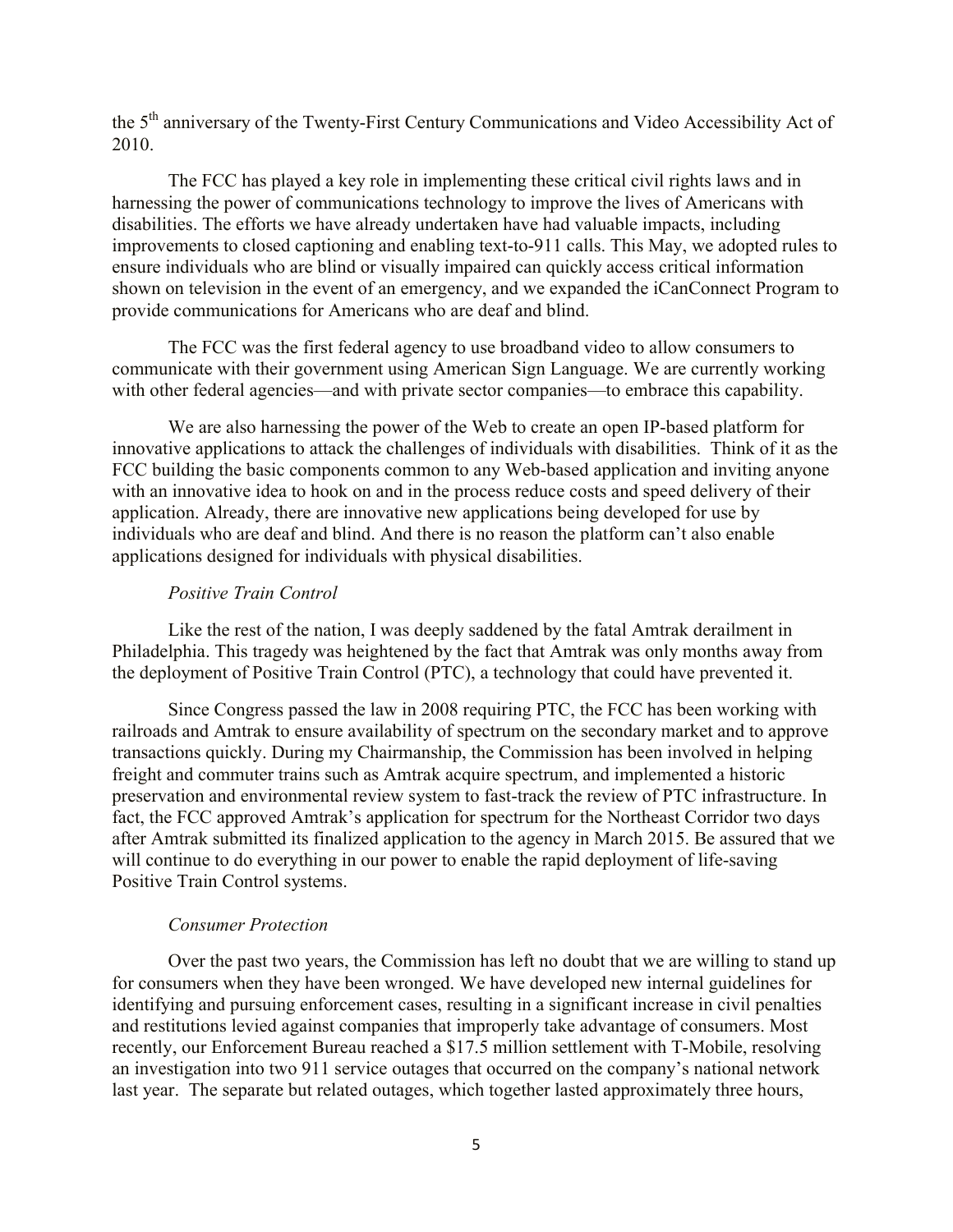prevented T-Mobile customers from reaching first responders when making wireless 911 calls. This enforcement action sends a clear message that communications providers that do not take necessary steps to ensure that Americans can call 911 will be held to account.

### *Process Reform*

Since I arrived at the Commission, improving the way this agency does business has been a high priority. We immediately conducted a top-to-bottom review to identify areas in need of reform, and we have subsequently taken a series of efforts to create a leaner, more efficient, more productive, and more transparent organization. Currently, there are ten active working groups, as well as teams tackling backlogs, streamlining, IT upgrades and many other process reform objectives within the individual Bureaus and Offices.

Thanks to these efforts, we're making decisions faster, increasing speed of disposal on routine matters, expanding electronic filing and distribution, decreasing backlogs, and improving responsiveness to consumers. Others are taking notice. A recent article in Forbes entitled "How the FCC Saved Me \$1,800" proclaimed that "something has been different lately" about the FCC. The author detailed how her ISP improperly billed her business \$1,800 for changing her service and turned her account over to third-party collection. She reached out to the Commission, using our new Consumer Help Center. Two days after filing her complaint with the FCC, her ISP notified her that there we working on the problem, and within a week the charge had been dropped and the issue resolved. You don't want to overreact to one anecdote, but when Forbes is publishing a piece praising your agency for its efficiency, accessibility, and effectiveness, you know you're doing something right.

### *Field Modernization*

One area that presented real challenges and opportunities for improvement was our field activities. It's been more than 20 years since we last examined EB's field structure. Many forms of technology commonly used today didn't exist or weren't widely available back then. Another significant change is a reduction in Commission resources, which necessitated a review of field staffing and priorities.

After a rigorous management analysis combined with extensive stakeholder and Congressional input, including Members of this Committee, the Commission adopted a field modernization plan that will allow our field operations to do more with less.

The resulting plan reflects the review team's thorough, data-driven analysis and concentrates field resources where they are needed most -- areas with the greatest spectrum density. It refocuses field staff on the resolution of public safety and other interference issues. The reorganization streamlines field management, and ensures that all field agents are capable of resolving the complex interference issues posed by new, expanded, and shared uses of spectrum.

Once implemented, this plan will save millions of dollars annually. We'll apply these savings to modernize the equipment used by the field so they can handle the interference issues in the new shared spectrum environment.

This plan isn't a reflection on our field employees. We appreciate their hard work and public service. But this plan is a badly needed reorganization that will focus our limited resources where they are most needed and create a field model for the next 10 years.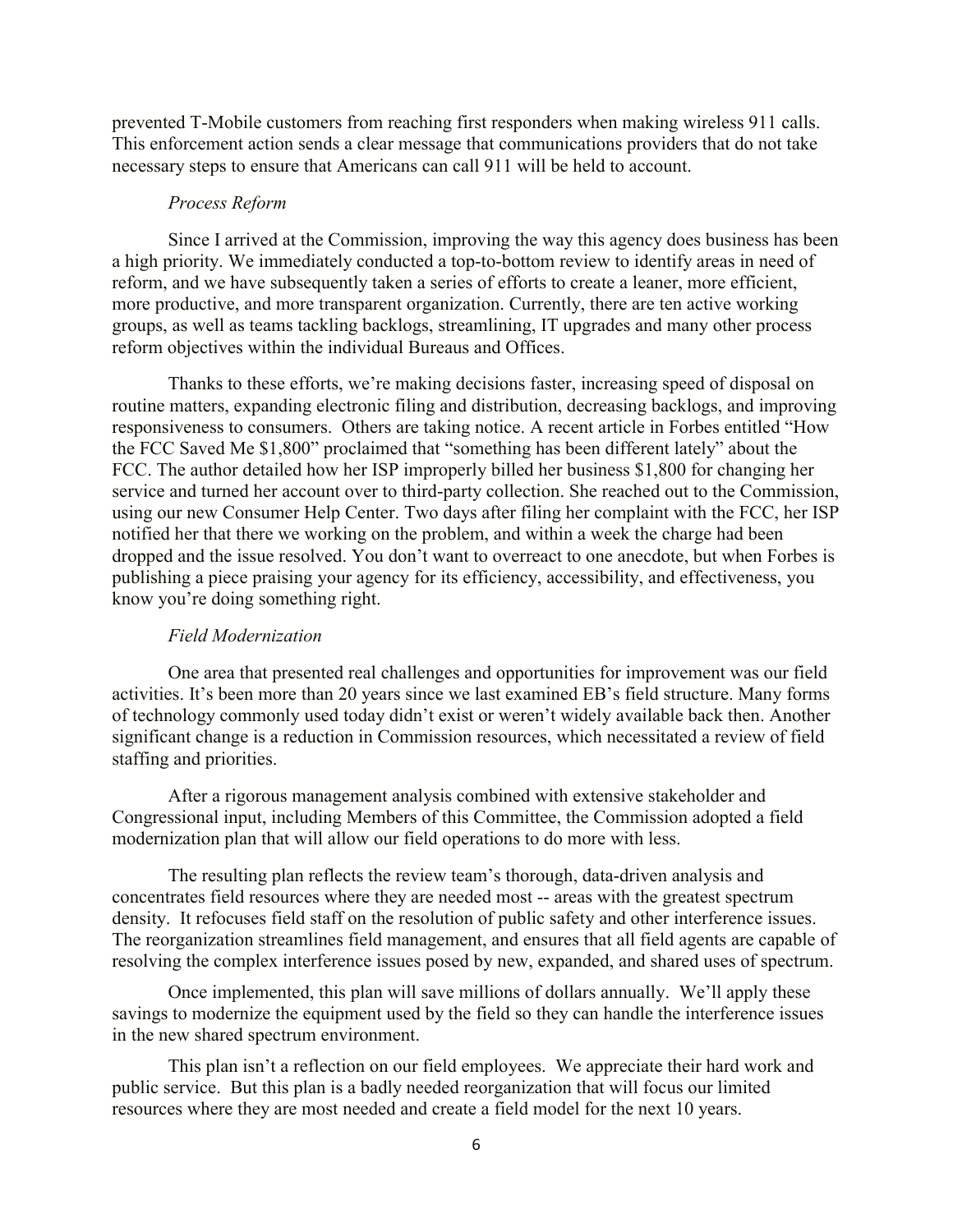# Looking Ahead

Before highlighting some items that will top the Commission's agenda as we move into the fall, I want to reiterate my concern with the lack of coordination among 911 call centers, an issue I raised last time I was before this panel.

There are well over 6,000 public safety answering points (PSAPs) in the United States. They do yeoman's work to protect Americans and should be applauded. But the fact remains that absent Federal guidance they remain independent and autonomous without any need to either keep up with technology or coordinate on a state-wide basis.

Over 450 times a minute, Americans dial 911. The vast majority of those calls are placed from mobile phones. The problem is that the physics of mobile signals don't obey the boundaries of the PSAPs. A woman in Georgia trapped in her car drowned while on the phone with the 911 operator just because the call was picked up by the nearest cell tower and routed to a PSAP in a neighboring jurisdiction. We cannot allow that to happen.

In the 1999 law that established 911 as the national emergency number, Congress asked PSAPs to work together on a state-wide basis to coordinate activities. To the best of our information, not one single state has accepted that invitation. Almost 20 years have passed since the 911 Act was passed, during which time wireless has become the predominant vehicle for calling 911. We at the Commission have taken this as far as the authority granted us. Only the Congress can take the next steps to save lives. As we approach hurricane season, I hope Congress will treat this issue with the urgency that it deserves.

# *FCC Agenda*

Looking ahead, we remain committed to harnessing the power of broadband communications to grow our economy and improve the lives of the American people. We will continue to be guided by what I call the Network Compact – a set of values Americans have a right to expect from their network providers – such as universal access, consumer protection, and public safety. Overarching these values is the belief that competition is superior to regulation, and competition is the Commission's most effective tool for driving innovation, investment, and consumer and economic benefits.

Converting universal service programs from their narrowband origins to broadband is among our most important initiatives. That's why the Commission modernized USF to focus on broadband, establishing the Connect America Fund – a process that this Subcommittee has recognized as an essential activity. Just last month, Frontier accepted \$283 million from the Connect America Fund to expand and support broadband to over 1.3 million of its rural customers in 28 states.

It is my goal to reform the broadband support program for small rate-of-return carriers. Working with my colleagues, and particularly Commissioners Clyburn and O'Rielly, we are working with the affected carriers in search of an approach that has the support of the rate of return carriers and is consistent with the policy objectives the Commission unanimously adopted in April 2014. Unfortunately, while I appreciate the carriers' willingness to engage, time is not our friend. I look forward to continued engagement with an eye towards a solution that allows us